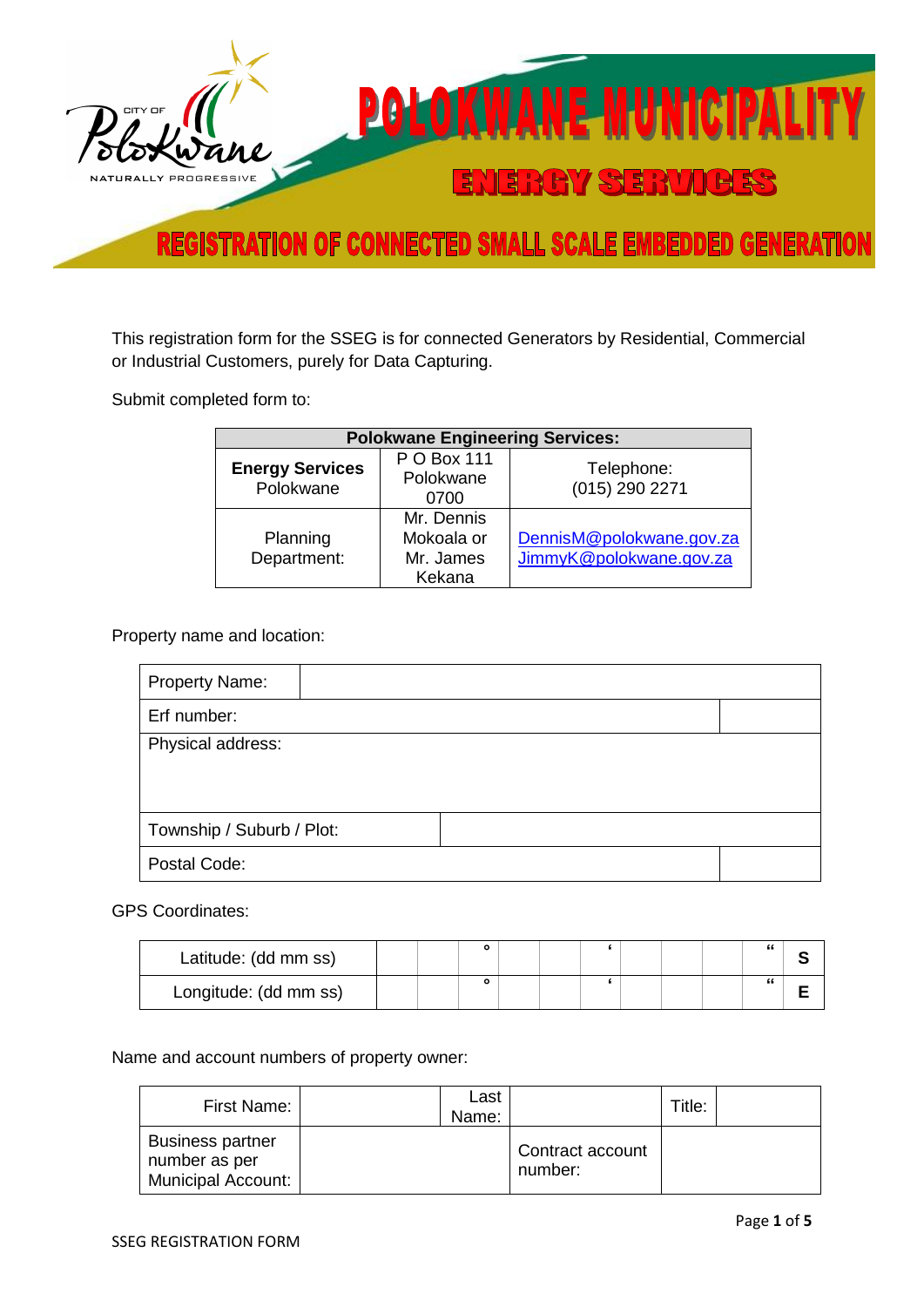## **REGISTRATION OF A 230V OR 420V STANDBY SUPPLY**

Property owner contact details:

| <b>Contact Details:</b> | Office: | Mobile: |
|-------------------------|---------|---------|
| Telephone<br>number:    |         |         |
| Facsimile number:       |         |         |
| E-mail Address:         |         |         |

## Installation Type: (Tick appropriate box/es)

| Residential:                |  |  |
|-----------------------------|--|--|
| Commercial / Industrial:    |  |  |
| New:                        |  |  |
| <b>Revised Application:</b> |  |  |
| Upgrade of Existing System: |  |  |
| Change of Property Owner:   |  |  |
| Other: (specify)            |  |  |

## Mode of standby generation: (Tick appropriate box/es)

| Portable standby generator:                                                                                 |  |
|-------------------------------------------------------------------------------------------------------------|--|
| Permanently installed standby generator that is interfaced with the consumer's<br>electricity installation: |  |
| Solar PV installation that is interfaced with the consumer's electricity installation:                      |  |

Planned construction schedule:

| Projected construction start date: | DAY | $\sim$ 40 |
|------------------------------------|-----|-----------|
| Projected in-service date:         | DAY |           |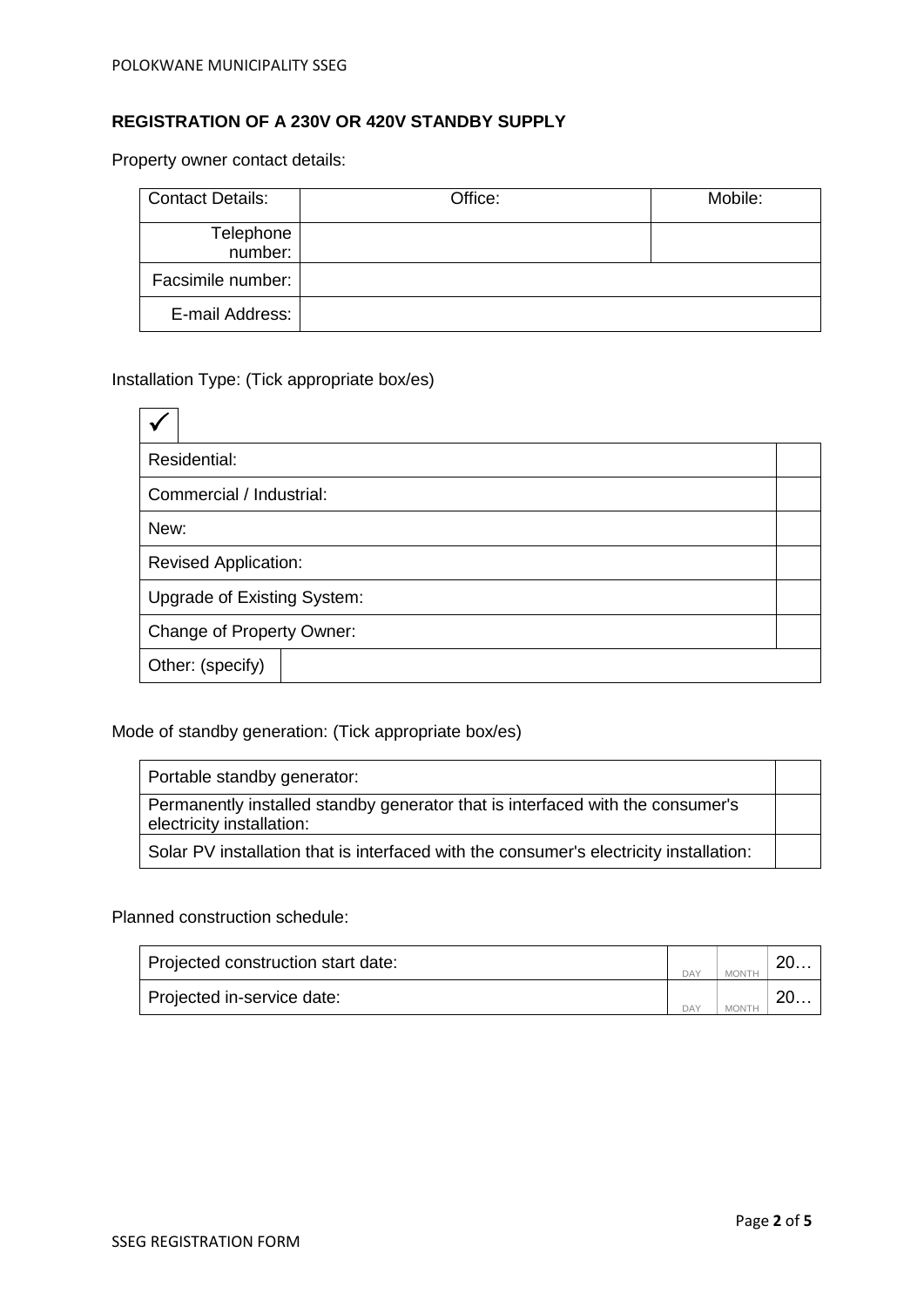Type of Small Scale Embedded Generation:

e.g. Synchronous Generator, Induction Generator, Inverter, Fuel-cell, Dyno set, Photo Voltaic(PV Solar), Concentrated Solar Power, Small Hydro, Landfill Gas, Biomass, Biogas or Wind Turbine.

| Type & kW: |  |  |
|------------|--|--|
|            |  |  |
|            |  |  |

Generator Fuel:

| vpe: | Storage capacity<br>in liter: |  |
|------|-------------------------------|--|
|------|-------------------------------|--|

Battery Storage: (Tick appropriate box)

$$
\begin{array}{|c|c|c|c|}\n\hline\n\text{Yes} & \text{No} \\
\hline\n\end{array}
$$

Size:

$$
\mathsf{kWh:}\qquad\qquad\qquad
$$

Export to the Grid: (Tick appropriate box)

| Yes<br>No |
|-----------|
|-----------|

Site plan:

| Site plan to show scaled<br>map with existing services: |  |
|---------------------------------------------------------|--|
| Future site development<br>plans, where applicable:     |  |

Site land use zoning: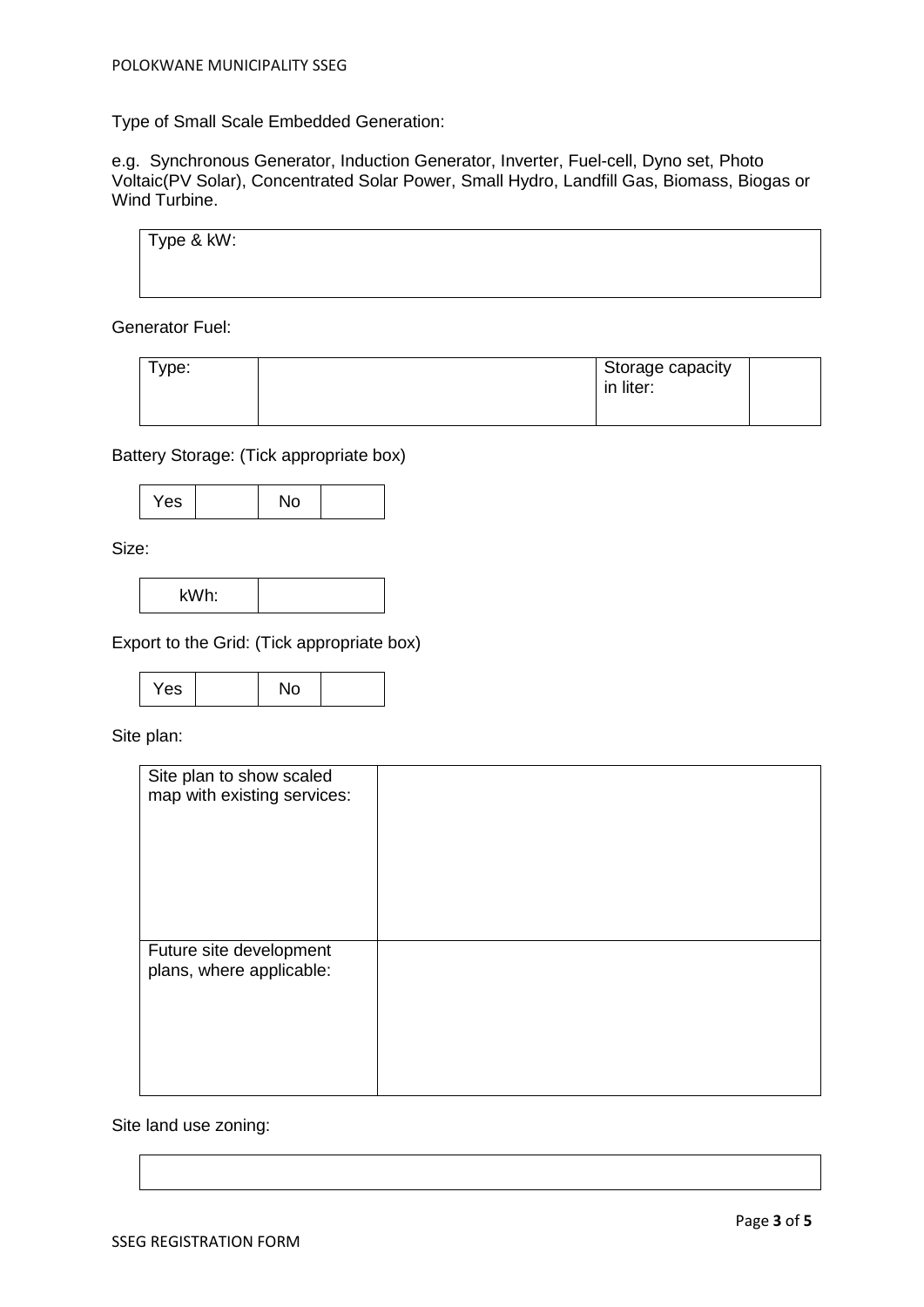Preliminary design:

| etc. | Sketch (one line diagram)<br>showing generators,<br>customer circuitry interfacing<br>with City of Polokwane<br><b>Electrical Network, isolating</b><br>devices, protection schemes, |
|------|--------------------------------------------------------------------------------------------------------------------------------------------------------------------------------------|
|      | operating characteristics,                                                                                                                                                           |

## Total capacity of standby generation: (kVA and PF²) (Tick appropriate box)

| Single Phase: | Three Phase: |  |
|---------------|--------------|--|

Make & Model of generating unit/s:

| Manufacturer: |  |
|---------------|--|
| Model:        |  |
| Number:       |  |

Installer Details:

 $\overline{\phantom{0}}$ 

| Installer:                                    |         |         |                         |  |
|-----------------------------------------------|---------|---------|-------------------------|--|
| Accreditation/Qualification:                  |         |         |                         |  |
| Professional Registration:<br>(If applicable) |         |         | Registration<br>Number: |  |
| Address:                                      |         |         |                         |  |
|                                               |         |         | Postal<br>Code:         |  |
| <b>Contact Person:</b>                        |         |         |                         |  |
| Telephone Number:                             | Office: | Mobile: |                         |  |
| E-mail Address:                               |         |         |                         |  |
| Website:                                      |         |         |                         |  |